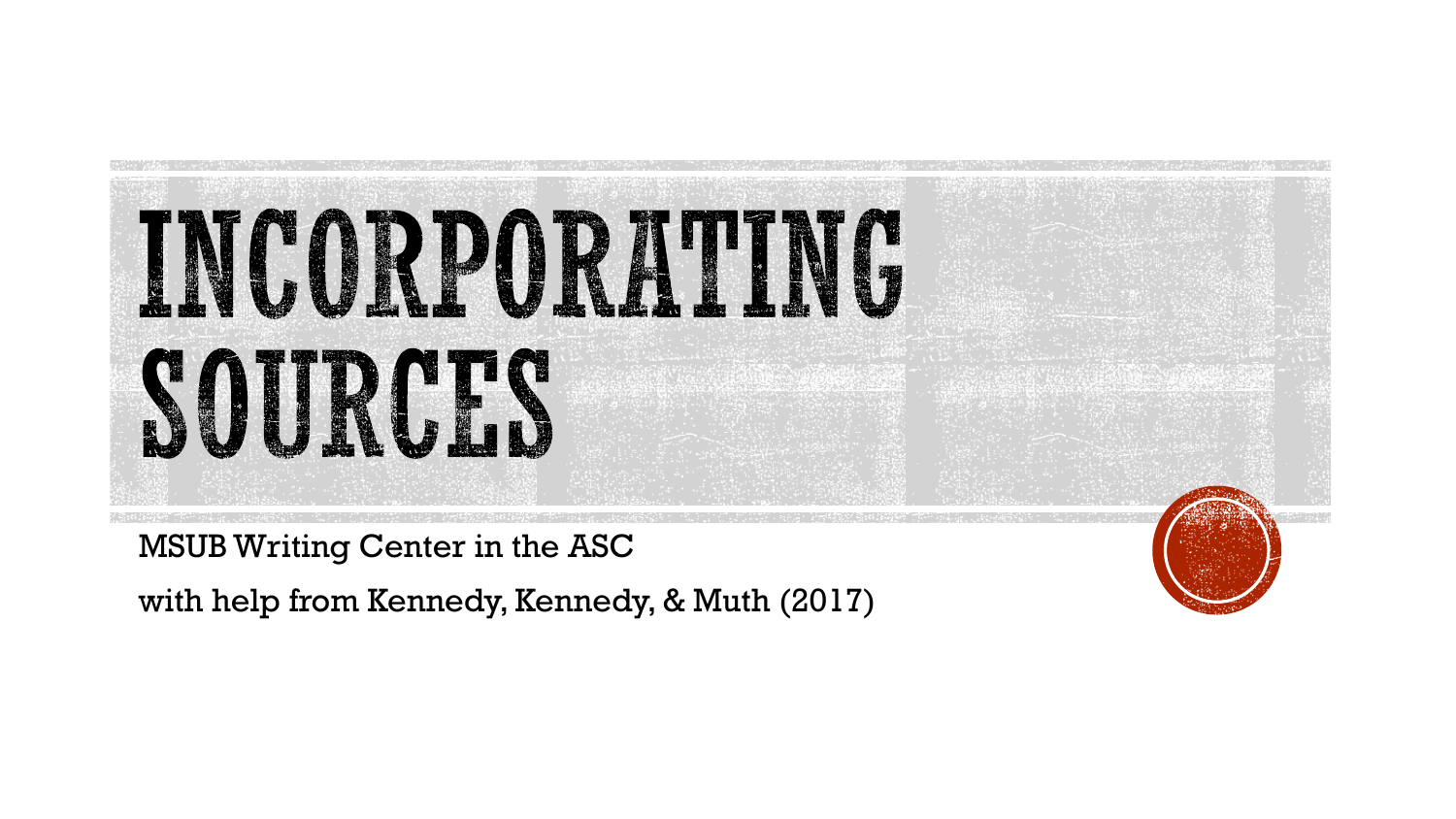## WHERE IN THE. WRITING PROCESS ARE WE?

**• Brainstorm** Draft ▪ Research ▪ Draft FeedbackResearch ▪ Get feedback ■ Research ▪ Draft ▪ Get feedback Revise Draft **E** Revise ▪ Submit V Feedback ▪ Get feedback

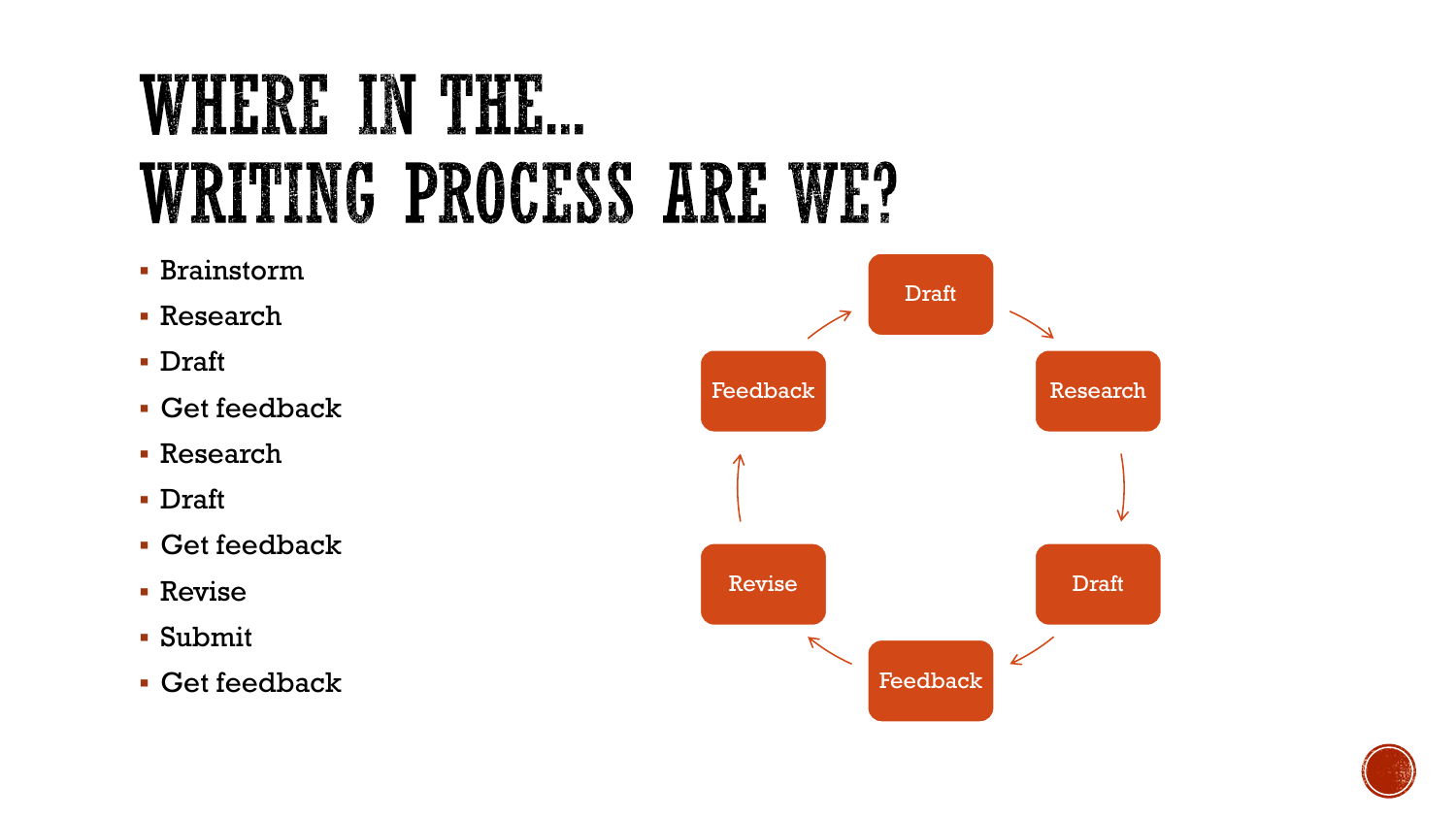## WORKING WITH SOURCES

- **EXECUTE: Active reading strategies** 
	- **Read through one time without taking any notes** 
		- Skim for headings, major topics or points, methods or analyses, arguments or conclusions
		- Evaluate the source for use in your process or paper (use the CRAAP test)
	- Read again, actively considering (and annotating)
		- **Think: how does this source support topic or answer my research question?**
		- $\blacksquare$  Rate a quote or passage maybe you'll cite from here later
		- Identify who, what, and where and keep a record
		- **Make an annotated bibliography entry** https://owl.purdue.edu/owl/general\_writing/common\_writing\_assignments/annotated\_bibliogra phies/index.html

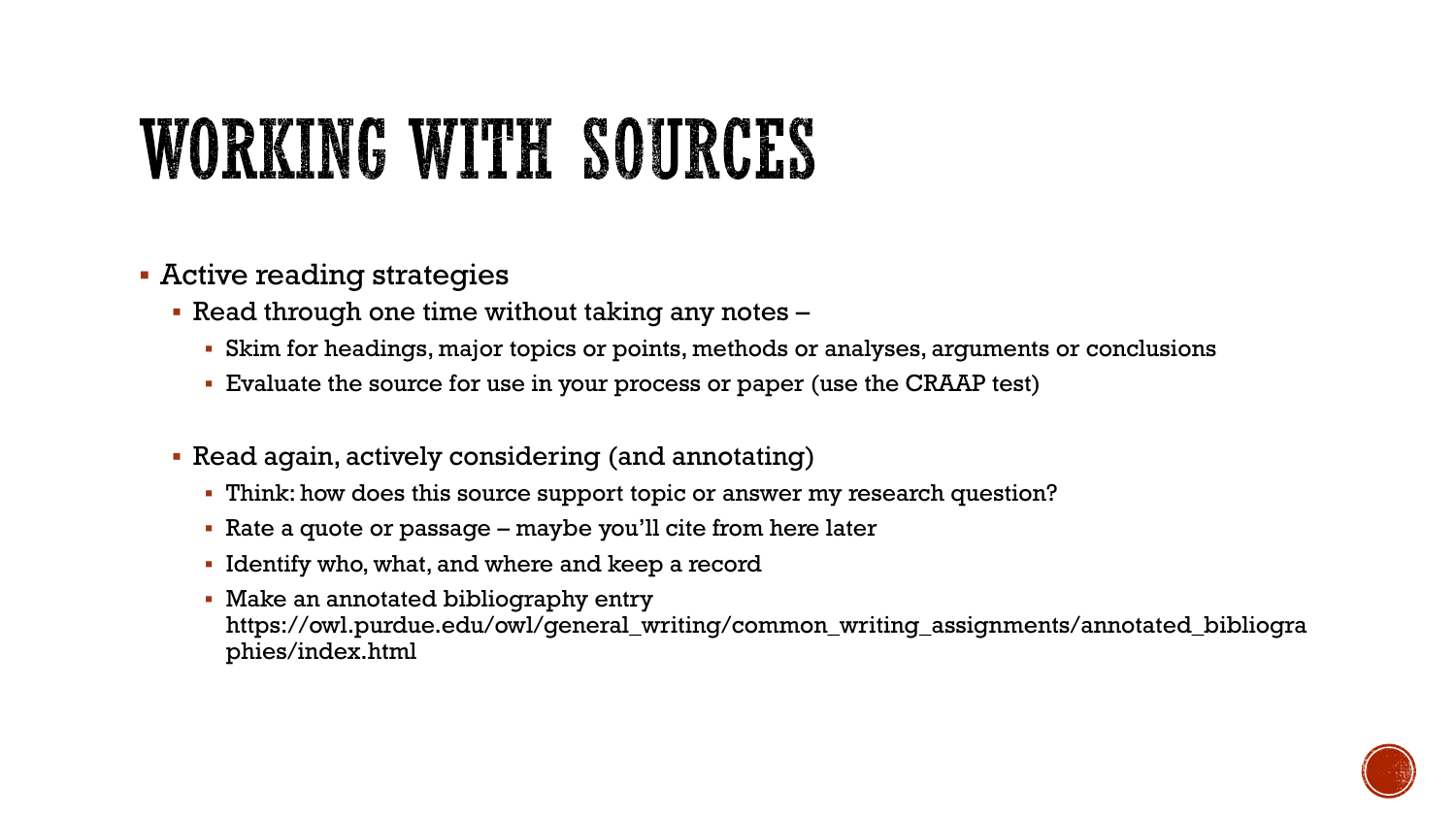## RECORDING INFORMATION

- Quote transcribe the author's language word for word
- Paraphrase take the author's idea and totally reword it in your own words
- Summarize reduce the author's main point to the essentials

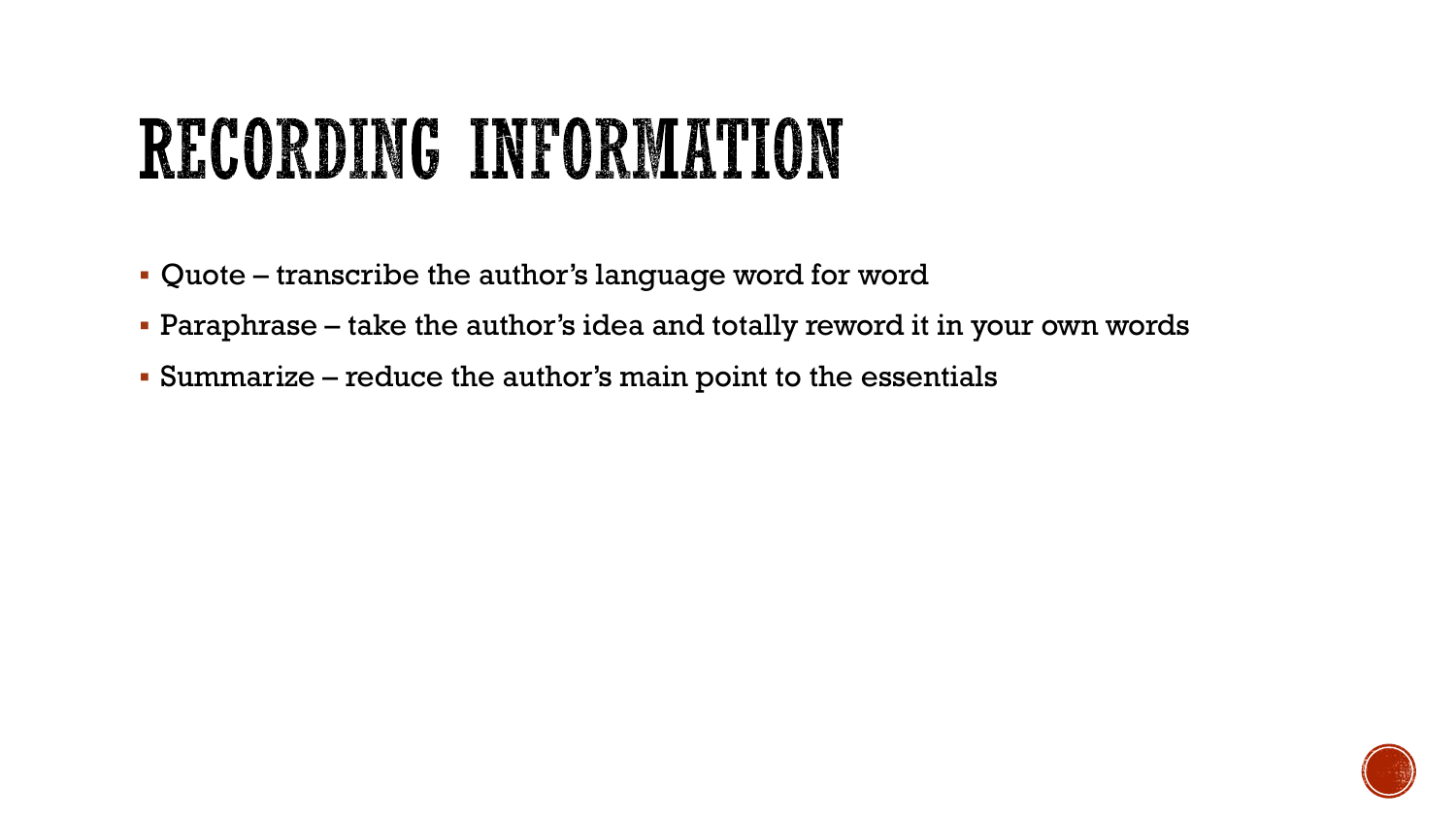# QUOTING FROM A TEXT

- Quote sparingly reserve quotations for vivid language, authorial authority, emphasis, or particularly concrete or technical details.
- Reproduce everything, including punctuation.
- Mark the beginning and end of the quote with quotation marks.
- If you need to eliminate a few irrelevant words that don't detract from the meaning, use an ellipsis (…).
- If you need to add or change wording slightly so the quote makes sense incorporated into your sentence, use brackets around the edited text [like this]

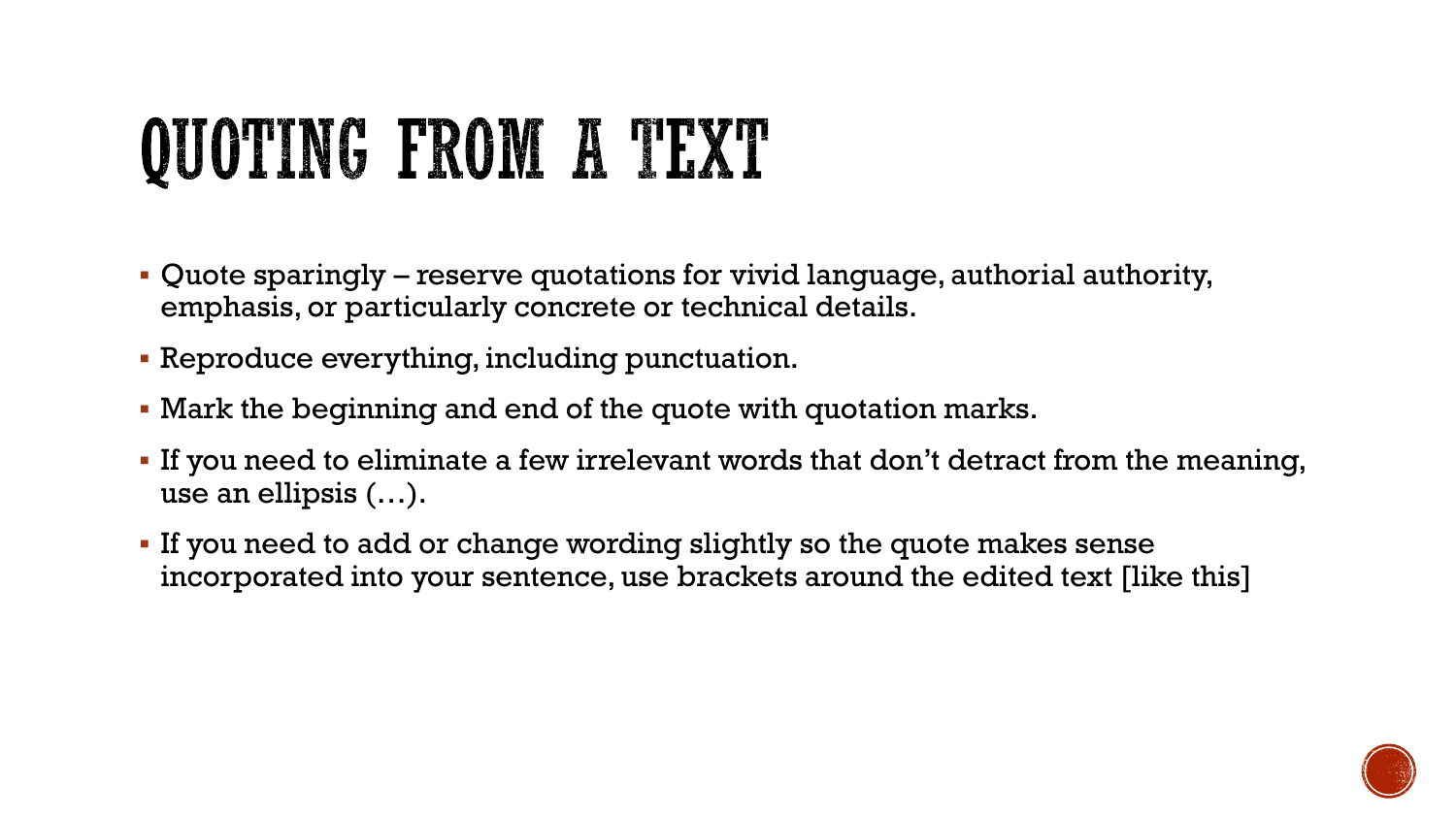# PARAPHRASING FROM A TEXT

- Useful for conveying an idea from another text without interrupting the flow of your own style and voice as much as a quote.
- Keep the idea intact from the original source. Make sure you alter the wording and sentence structure.
- Writing a good paraphrase
	- **Read the entire passage through several times.**
	- Divide the passage into its most important ideas or points, either in your mind or by highlighting or annotating the passage.
	- Look away from the original, and restate the first idea in your own words. Sum up the support for this idea. Review the section if necessary.
	- Go on to the next idea, and do the same. Continue in this way.
	- Go back and reread the original passage one more time, making sure you've conveyed its ideas faithfully without repeating its words or sentence structure. Revise your paraphrase if necessary. (Kennedy, Kennedy, & Muth, 2017, p. 658)

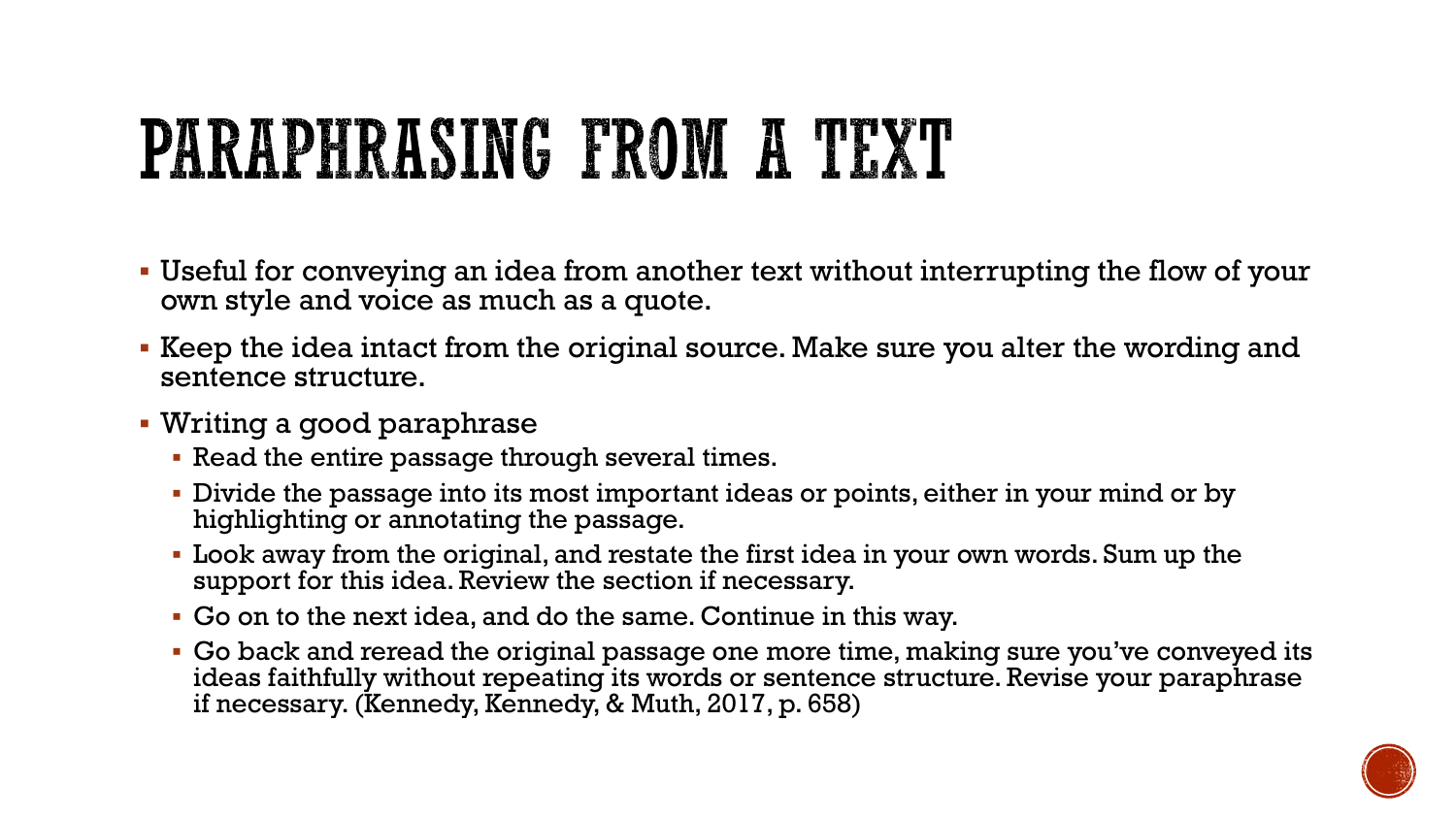## SUMMARIZING FROM A TEXT

- Distills the ideas from a text to the main point(s) or essentials. Remember, you're still borrowing ideas from another source.
- Good for when you need to support a claim but not interrupt the flow of your writing too much or don't have the space for a quote or paraphrase.
- Writing a good summary
	- **Read the original passage several times.**
	- Without looking back, recall and state its central point.
	- Reread the original passage, making sure you've conveyed its ideas faithfully. Revise your summary if necessary. (Kennedy, Kennedy & Muth, 2017, p. 658)

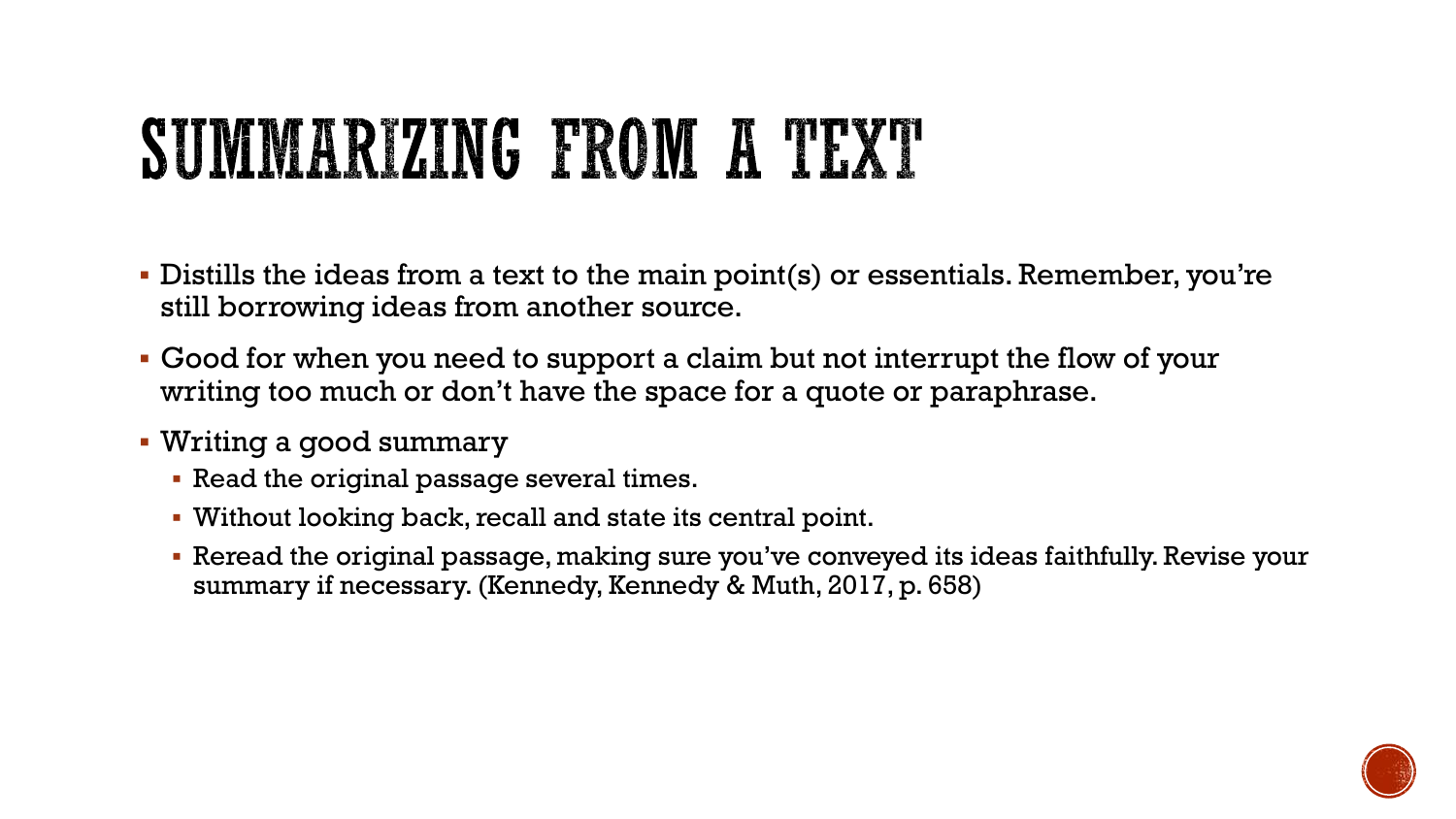# SIGNAL PHRASES AND LAUNCH STATEMENTS

- **Anytime** you refer to another source in your writing, use a signal phrase or launch statement to signal that you are referring to another source (or launching into a discussion of research material).
- A signal phrases usually contains information about the author, the source, the credibility of the author or source, and the publication information, depending on the citation format.
- Verbs are an efficient way to signal why you chosen to cite from a particular source:
	- Agrees, argues, asserts, challenges, claims
	- Denies, describes, discusses, emphasizes, explains
	- Expresses, interprets, notes, observes, points out
	- Reports, says, states, suggests, writes

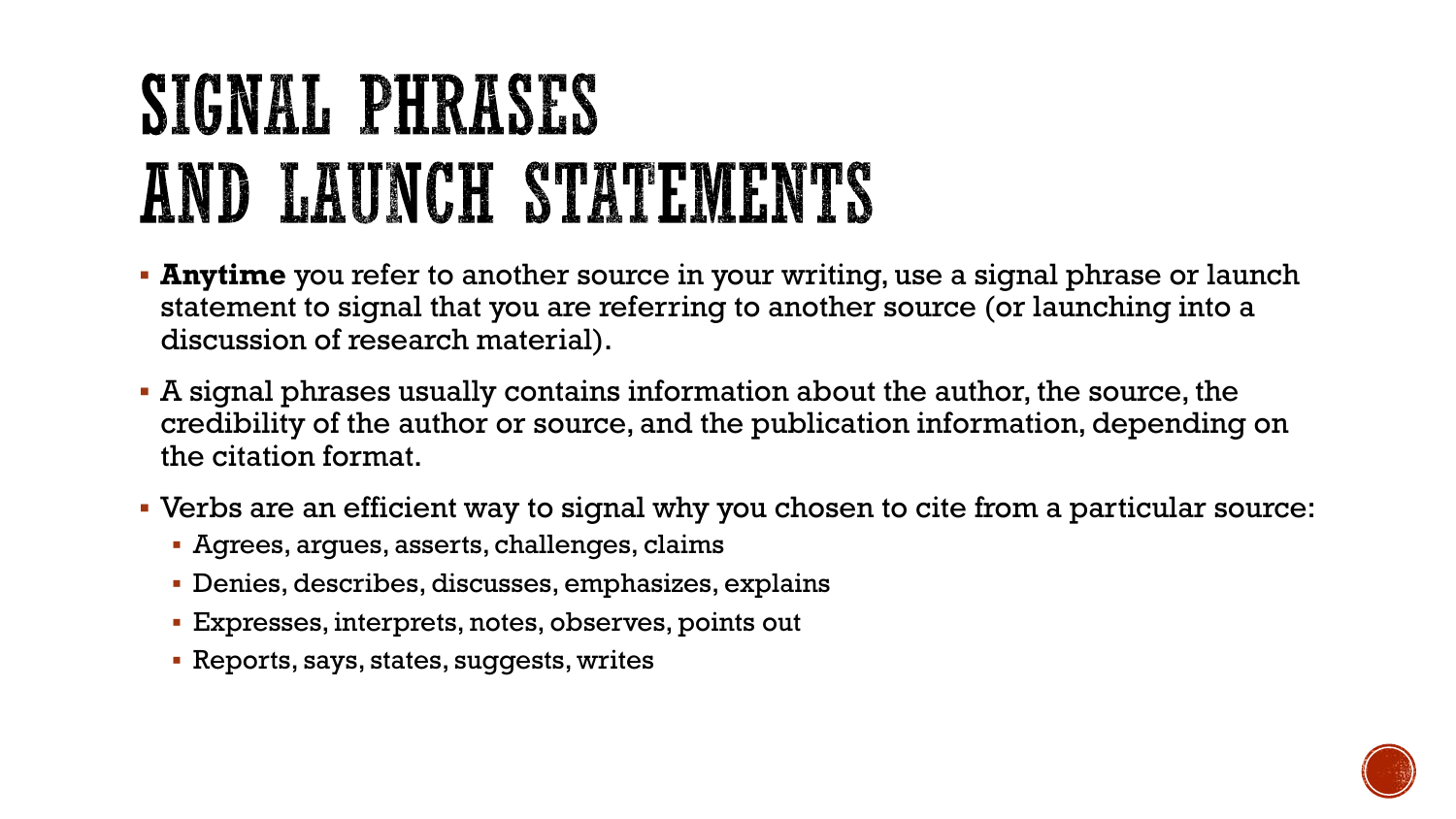# INCORPORATING SOURCES INTO YOUR PARAGRAPHS

▪ Great, you're probably thinking. But, where do I put these quotes, paraphrases, summaries, and signal phrases?



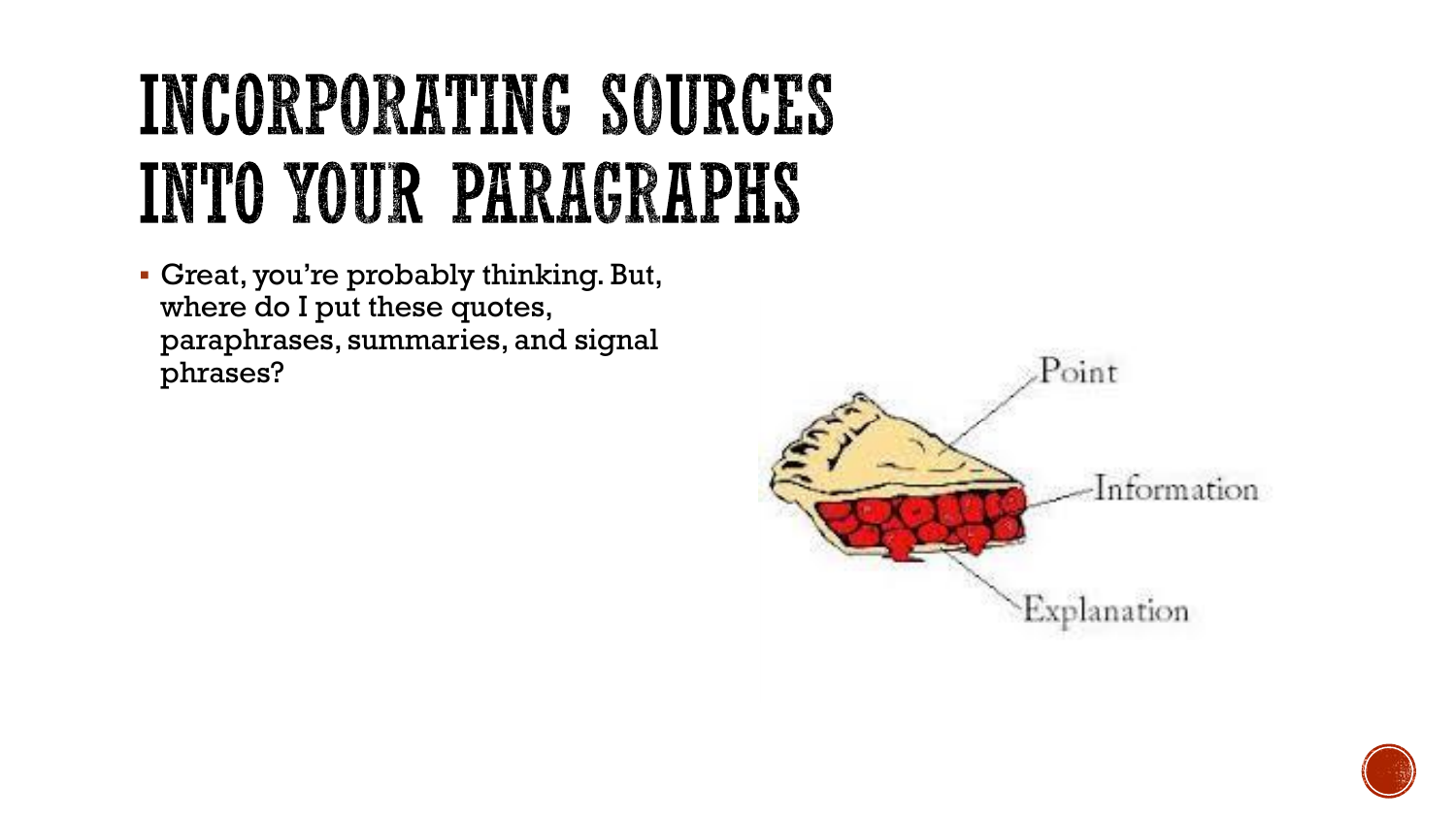## THE PIE PARAGRAPH

- $\blacksquare$  Point the topic sentence of the paragraph. This should support your thesis, claim, or purpose and should be in your own words.
- **.** Illustration the example that you bring into your essay to support your point (and larger thesis, claim, or purpose). This part is often where you cite an outside source.
- $\blacksquare$  Explanation the sentence or two at the end of the paragraph where you interpret the evidence, analyze how/why this supports your point (and larger thesis, claim, or purpose) and transition into your next point/paragraph. You may bring in an outside source here to support any claims you make, but this should mostly be in your own words.

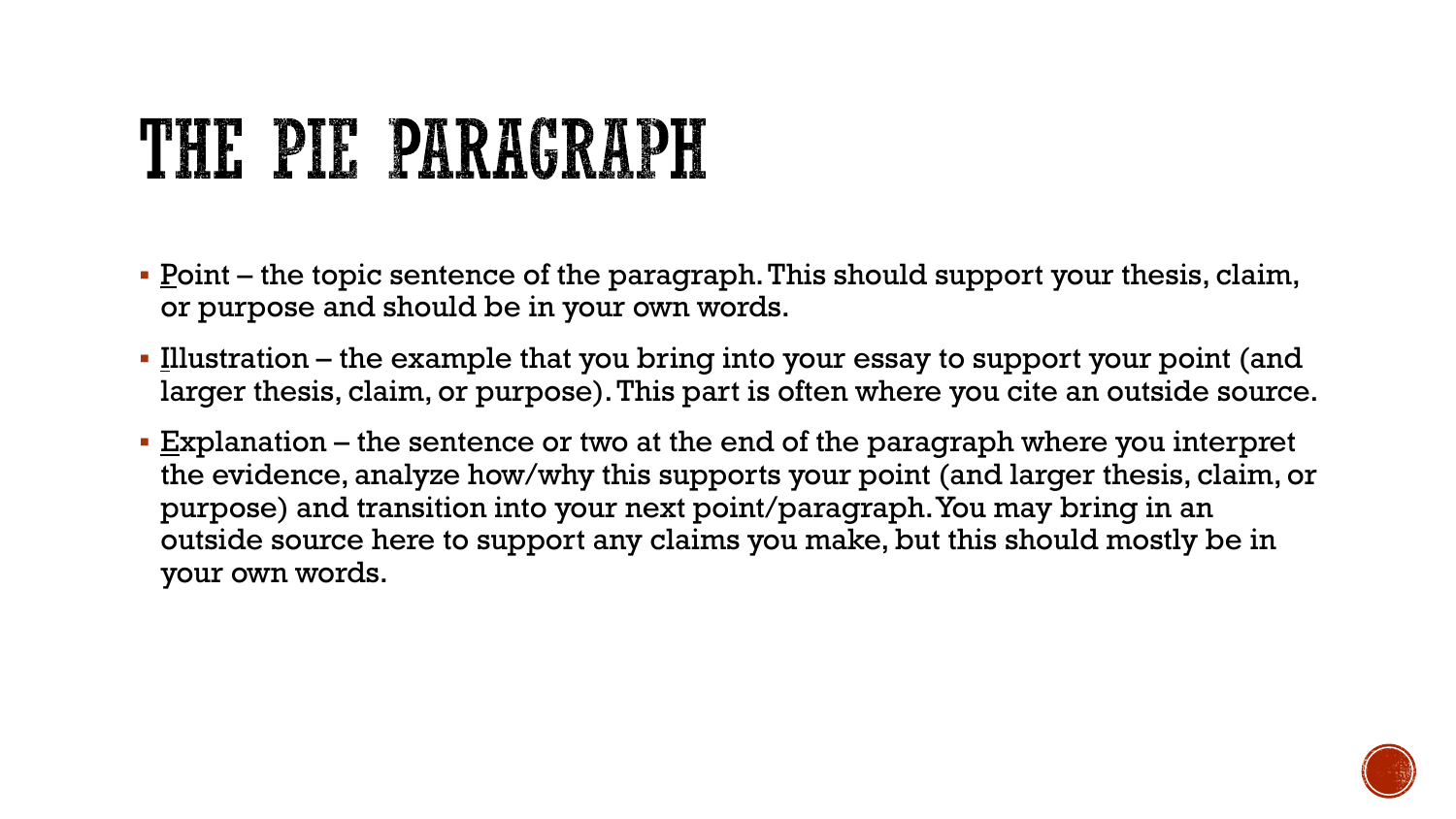# IN-TEXT CITATIONS WITH APA FORMAT

- Signal phrases and/or parenthetical references should name the author and year of publication, provide some contextualization for the source, and locate the material.
- Direct quote with signal phrase and parenthetical reference:
	- Kennedy, Kennedy, and Muth (2017) emphasized that in APA style, "naming the author is the core of a citation, regardless of the type of source used" (p. 707).
- Paraphrase with signal phrase:
	- Kennedy, Kennedy, and Muth (2017) explained that the basic format for every APA in-text citation includes the author's name.
- Paraphrase with a parenthetical reference:
	- **The basic format for every APA in-text citation includes the author's name (Kennedy,** Kennedy & Muth, 2017).

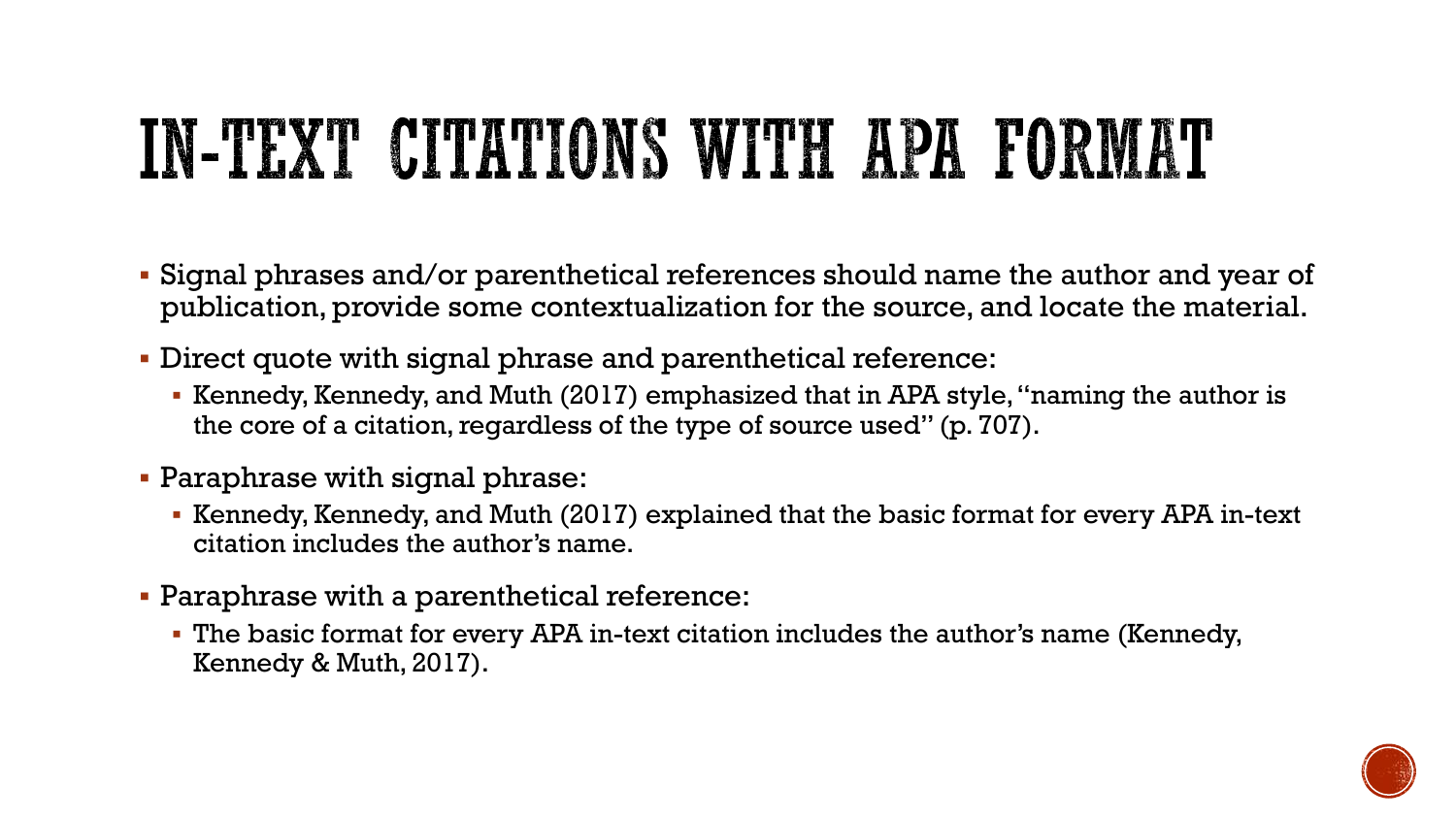# IN-TEXT CITATIONS WITH MLA FORMAT

- Signal phrases and/or parenthetical references should be used to introduce and contextualize source material and provide a location for the material in the source.
- Direct quote with signal phrase and parenthetical reference:
	- *The Bedford Handbook* emphasizes that in APA style, "naming the author is the core of a citation, regardless of the type of source used" (Kennedy et al., 707).
- Paraphrase with signal phrase:
	- *The Bedford Handbook* explains that the basic format for every APA in-text citation includes the author's name (Kennedy et al.,707).
- Paraphrase with a parenthetical reference:
	- The basic format for every APA in-text citation includes the author's name (Kennedy et al., 707).

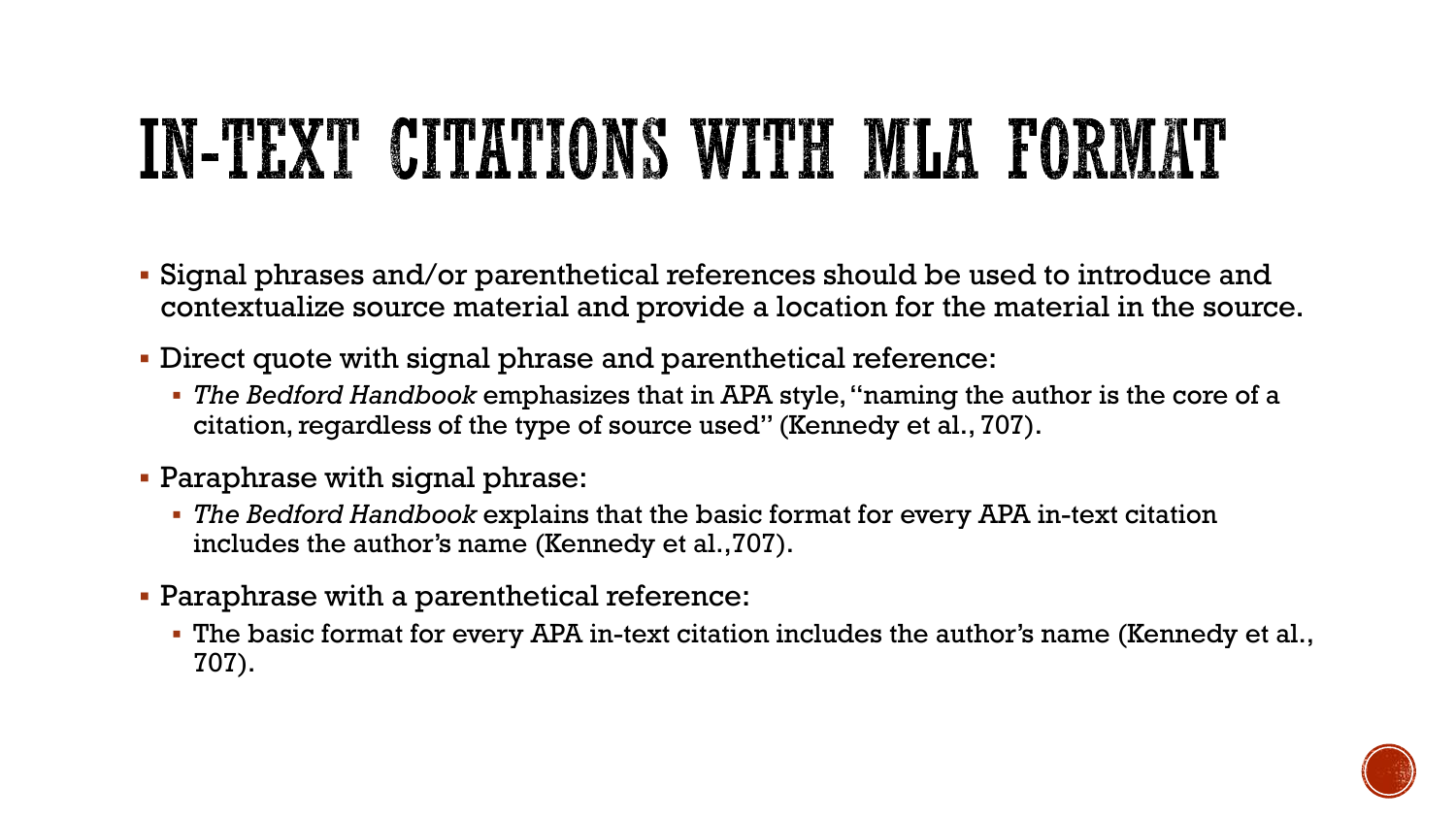# SPECIAL CIRCUMSTANCES

▪ Long quotes? Multiple authors? No authors? No dates? No page numbers?

 $\blacksquare$  ???

- Consult your style manual, writing handbook, or the Purdue OWL!
- Come to the Writing Center in the ASC, and we can help you navigate special circumstances.